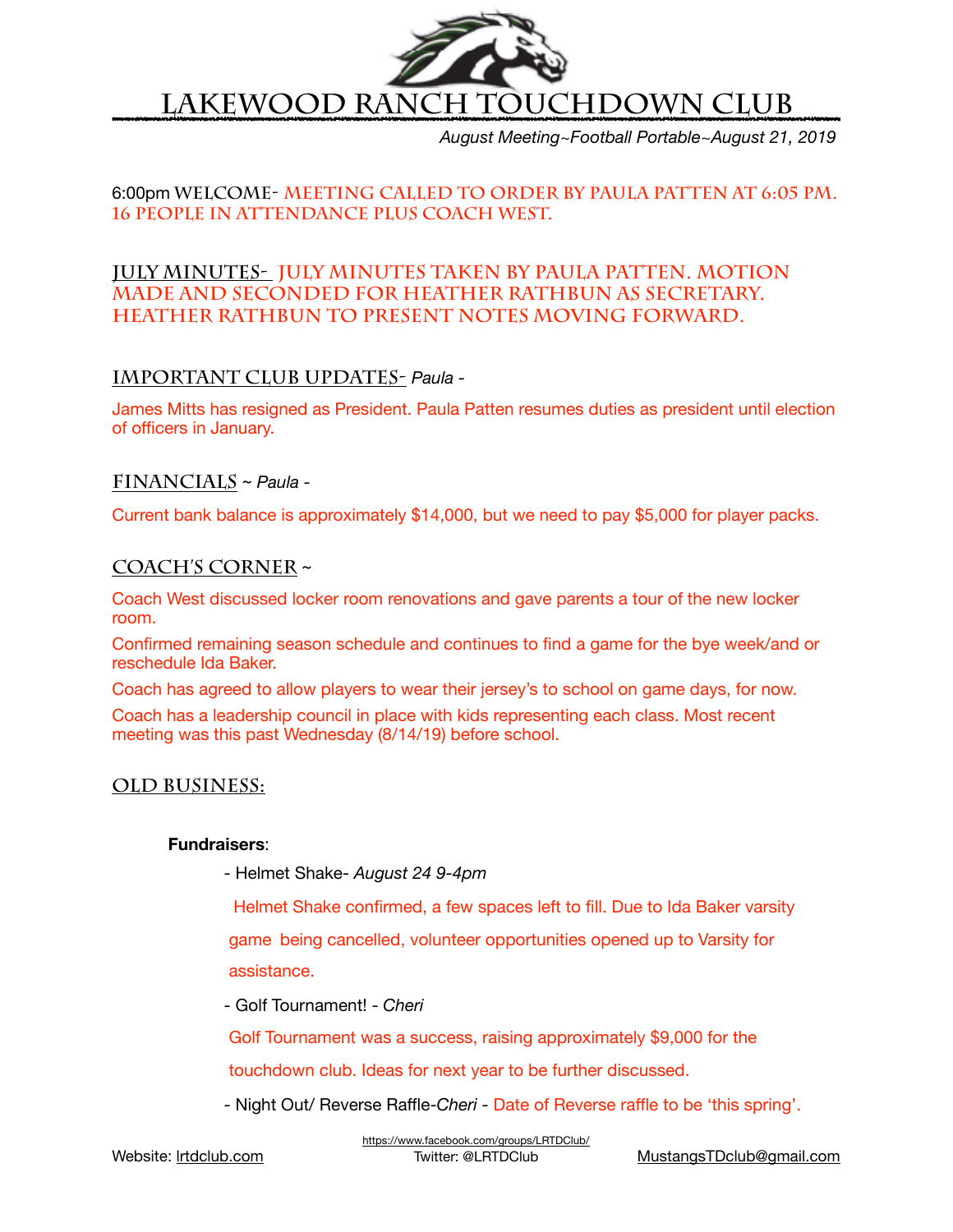Details still being discussed.

 - Apparel- *Paula* 

**Bling Shirt order has been placed.** 

 -Player Packs- *Paula* 

All Player Packs are still not in. Paula continues to correspond and communicate with Supplier. \$5,000 still owed for player packs.

 - Tailgating/Texas Roadhouse- *Kathleen* 

Kathleen continues to communicate with Texas Roadhouse. Anticipated date is October 18th. Our cost to Texas Roadhouse is \$10.00. Plan to charge \$15.00 per ticket.

 - Football Banquet Update- *Kathleen* 

Kathleen continues to plan the football banquet. Deposit has not yet been paid. Anticipated location is Grove.

 *-* Senior Night*- Kathleen* 

Kathleen continues to work on the details decorations for Senior night. Kathleen has spoke with former alumni mom who agreed to make senior ties again this year.

 - Football Programs- *Paula* 

 Paula Patten continues to work on the football program. All group pictures and headshots have been completed for the program and will be released to parents upon program completion. Plan to charge \$5.00 per program.

## **New Business**:

## **Open Floor for discussion/ questions**

## **Suggestion: Parent Lotto, 50/50 raffle tickets at home games and homecoming parade.**

## **NEXT BOOSTER MEETING : Wednesday, September 18**

Website: [lrtdclub.com](http://lrtdclub.com)